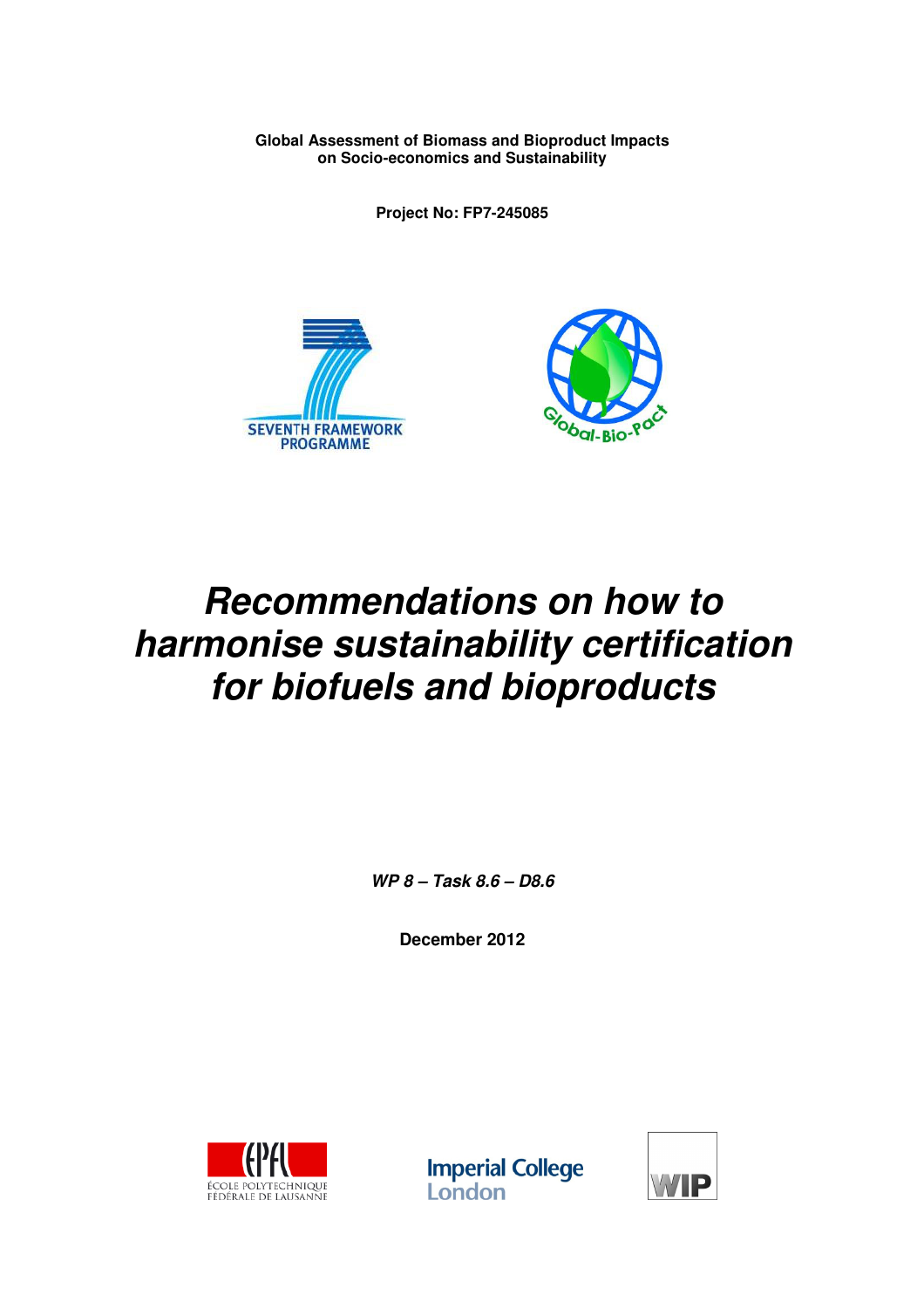- Authors: Anne-Sophie Dörnbrack, École Polytechnique Fédérale de Lausanne Sébastien Haye, École Polytechnique Fédérale de Lausanne Rocio Diaz-Chavez, Imperial College London Dominik Rutz, WIP Renewable Energies Rainer Janssen, WIP Renewable Energies
- Contact: École Polytechnique Fédérale de Lausanne Energy Center BAC 004 (Château de Bassenges); Station 5 CH-1015 Lausanne, Switzerland

The Global-Bio-Pact project (Global Assessment of Biomass and Bioproduct Impacts on Socio-economics and Sustainability) is supported by the European Commission in the 7th Framework Programme for Research and Technological Development (2007-2013). The sole responsibility for the content of this report lies with the authors. It does not represent the opinion of the Community. The European Commission is not responsible for any use that may be made of the information contained therein. The Global-Bio-Pact project duration is February 2010 to January 2013 (Contract Number: 245085).



Global-Bio-Pact website: www.globalbiopact.eu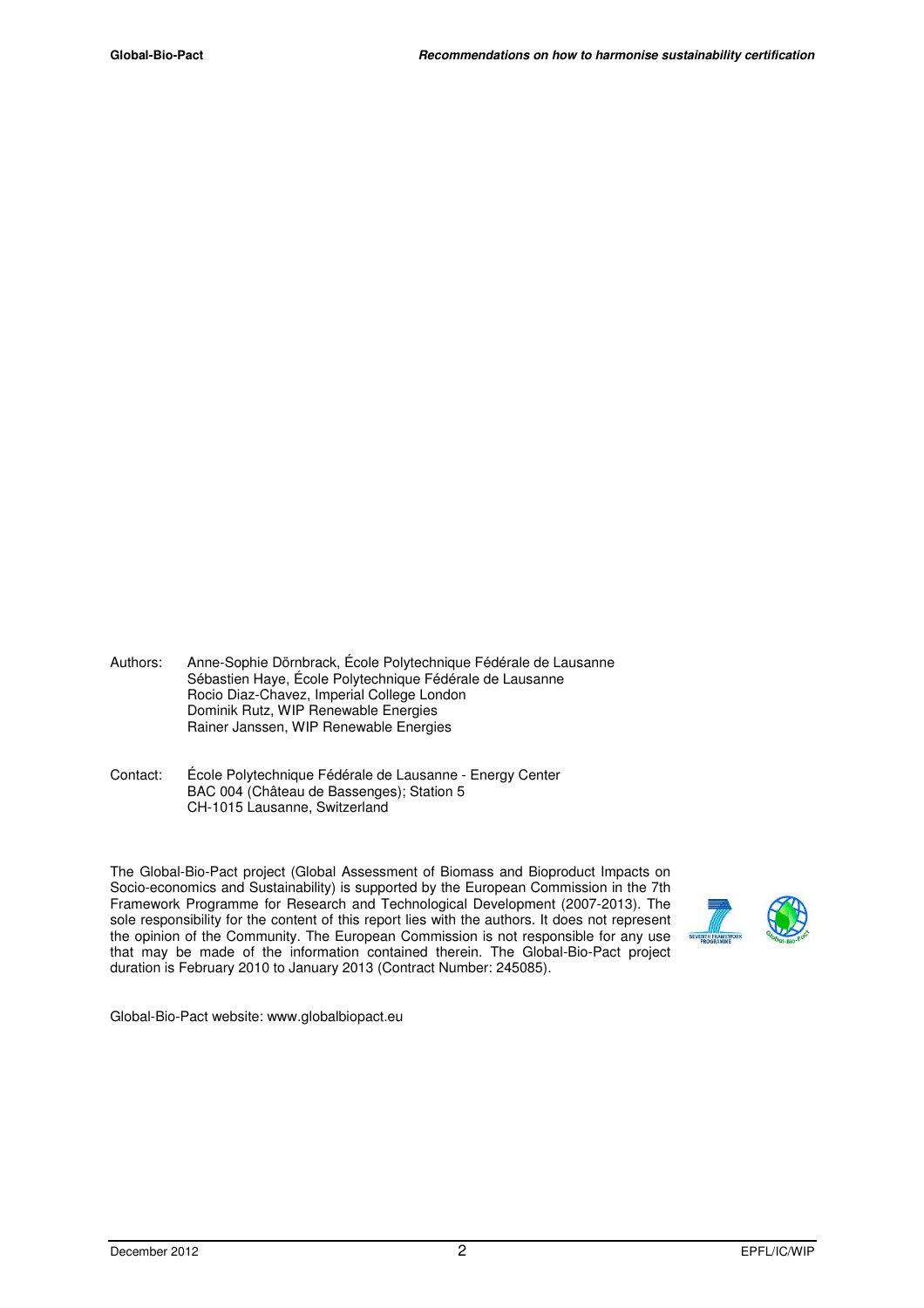# **Contents**

| 1              |  |
|----------------|--|
| $2^{\circ}$    |  |
| 2.1            |  |
|                |  |
| 2.3            |  |
| 3              |  |
| 3.1            |  |
|                |  |
| $\overline{4}$ |  |
|                |  |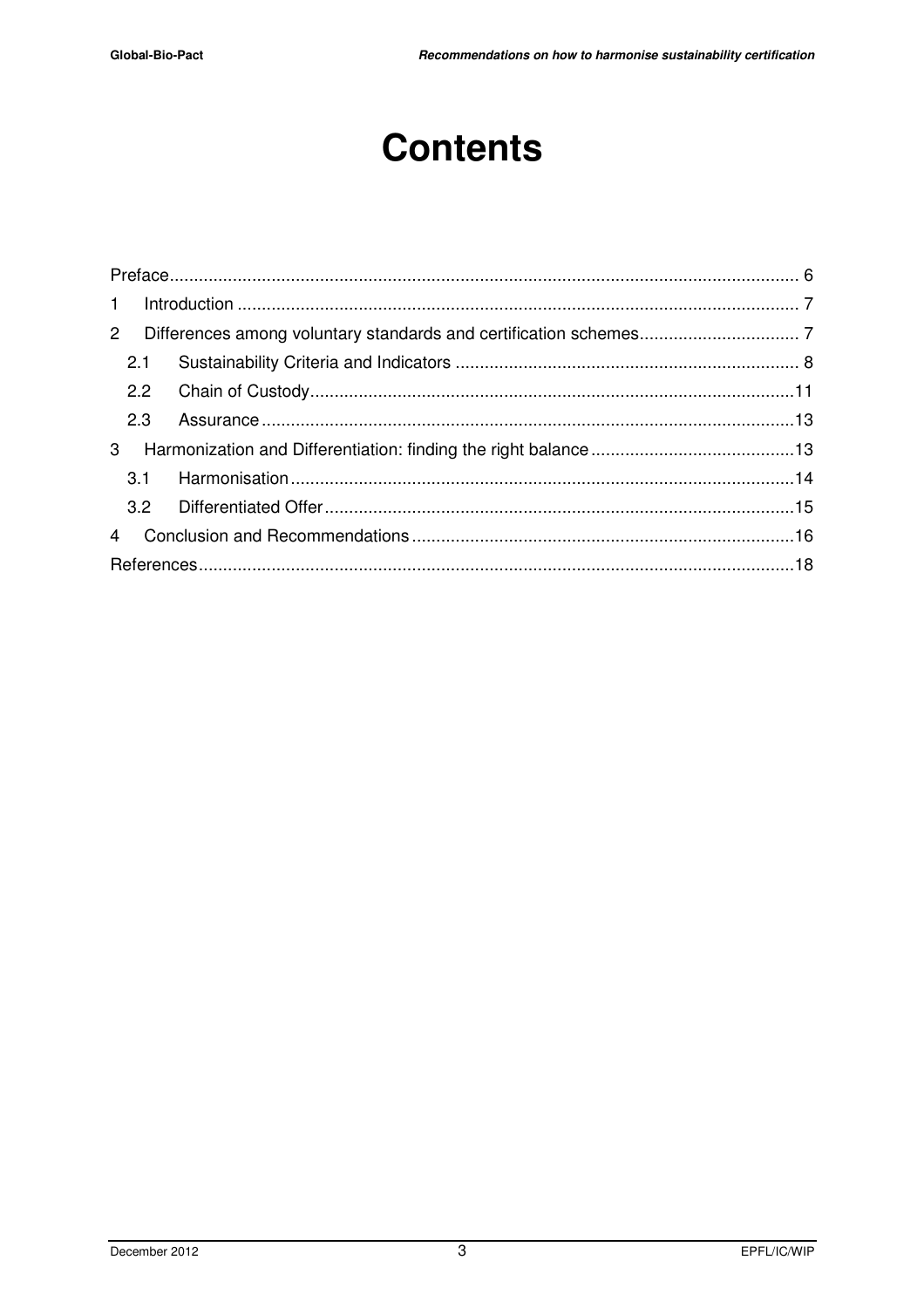# **List of Tables**

| Table 1: | Coverage of sustainability criteria in EU-recognised schemes (based on NL         |
|----------|-----------------------------------------------------------------------------------|
| Table 2: | Coverage of Land/Resource Rights and Food Security in EU-recognised               |
| Table 3: | General characteristics of sustainability standards and systems of biomass (Diaz- |
| Table 4: | Chain of Custody Models in some of the EU-recognised schemes (based on NL         |
| Table 5: | Supply chain coverage of voluntary standards (NL Agency, 2012) 12                 |
| Table 6: | Requirements for Certification Bodies in EU-recognised schemes (NL Agency,        |

# **List of Figures**

# **Acknowledgements**

The authors would like to thank the European Commission for supporting the Global-Bio-Pact project as well as the project partners of the Global-Bio-Pact consortium for the valuable input.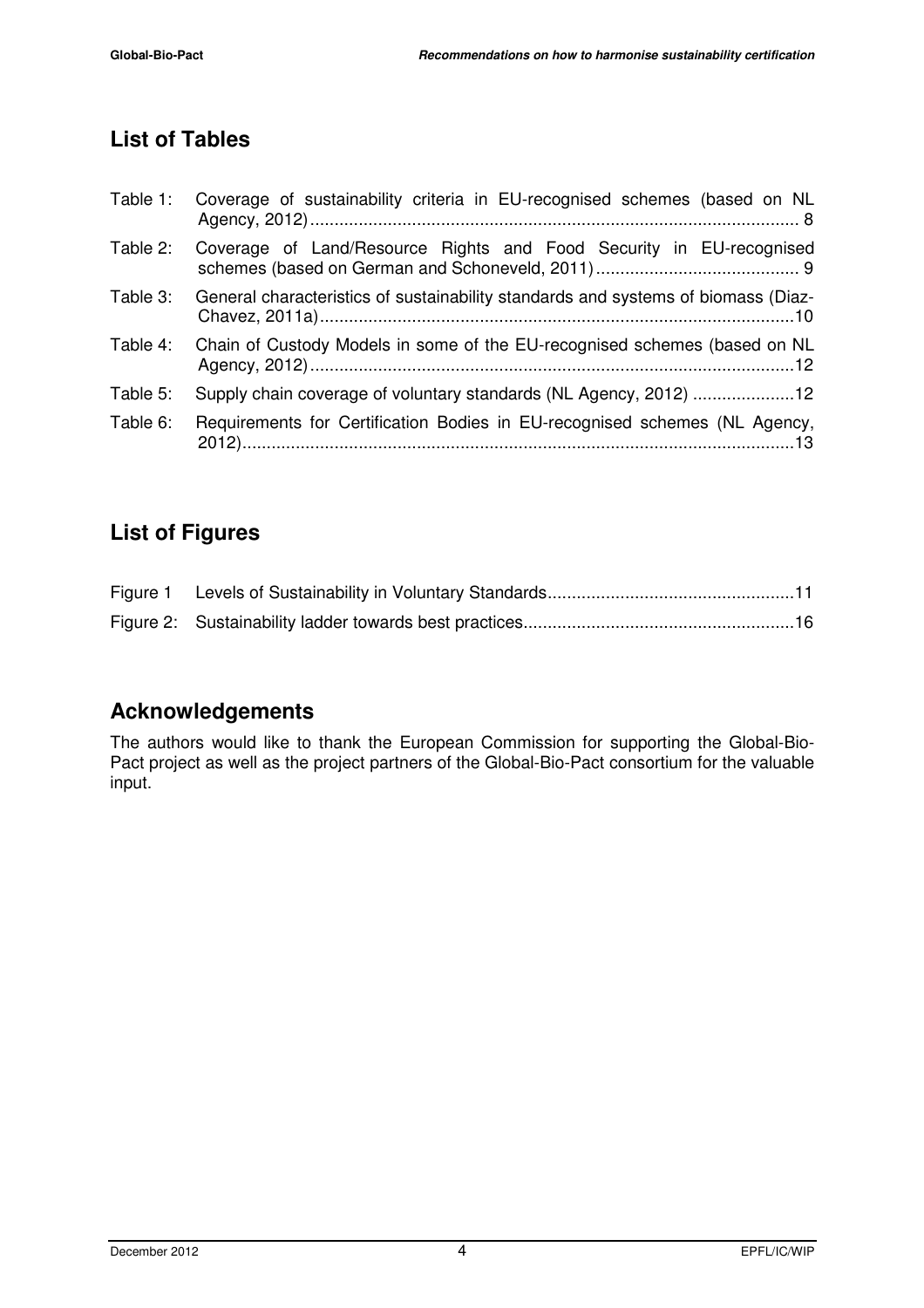# **Abbreviations**

| 2BS <sub>v</sub> S | French biomass biofuels voluntary sustainability standard |
|--------------------|-----------------------------------------------------------|
| CoC                | Chain of Custody                                          |
| EU                 | European Union                                            |
| <b>FPIC</b>        | <b>Free Prior and Informed Consent</b>                    |
| <b>ILUC</b>        | Indirect land use change impacts                          |
| <b>ISCC</b>        | International Sustainability and Carbon Certification     |
| <b>NL Agency</b>   | Dutch Environmental Agency                                |
| NTA8080            | Dutch standard for biomass                                |
| <b>RED</b>         | Renewable Energy Directive                                |
| <b>REDcert</b>     | German voluntary certificate                              |
| <b>RSB</b>         | Roundtable on Sustainable Biofuels                        |
| <b>RSPO</b>        | Roundtable for Sustainable Palm Oil                       |
| <b>RTRS</b>        | Roundtable on Responsible Soy                             |
| <b>WTO</b>         | <b>World Trade Organisation</b>                           |
| <b>WWF</b>         | <b>World Wildlife Foundation</b>                          |
|                    |                                                           |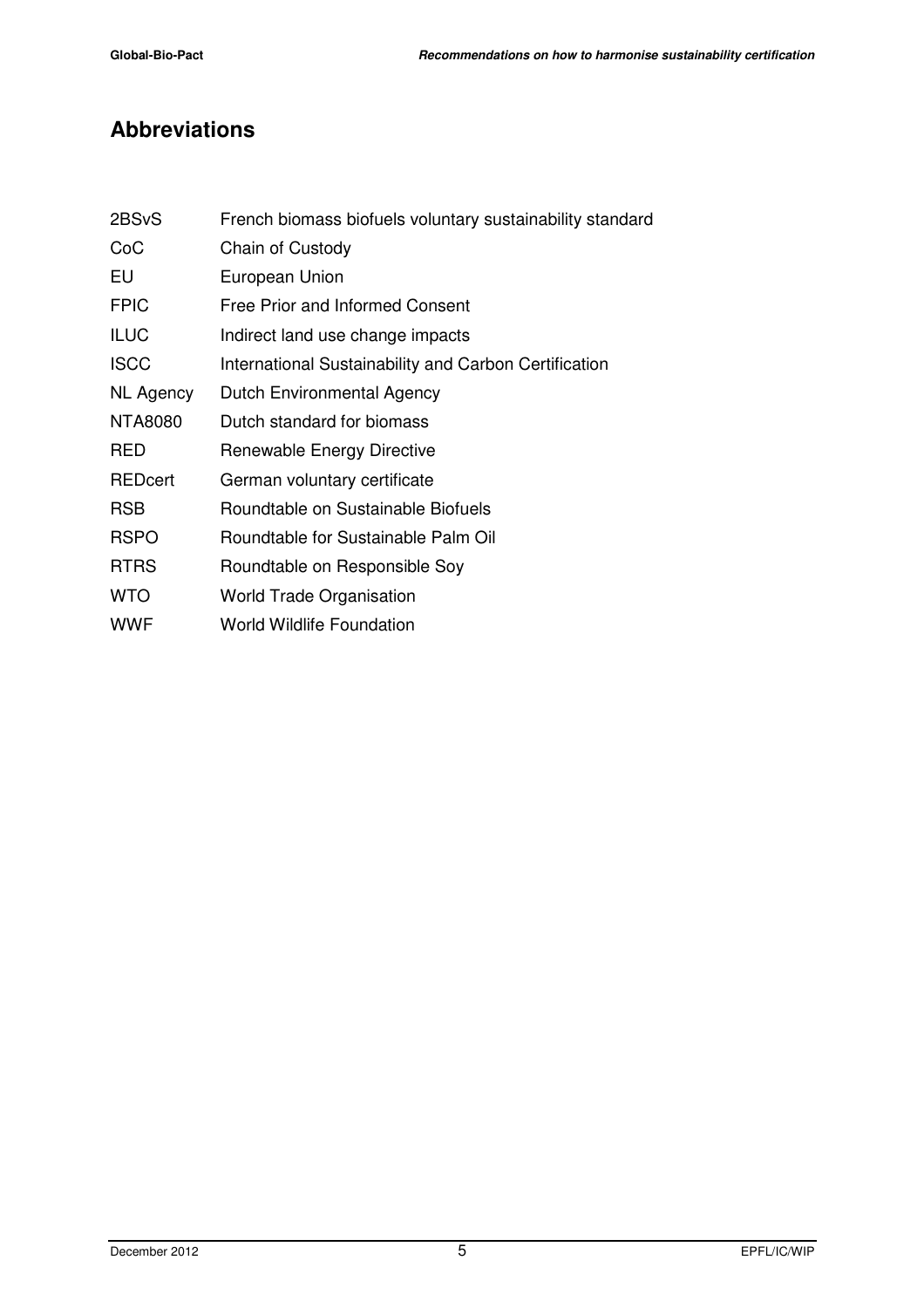### **Preface**

In the framework of different sustainability certification initiatives, there has been a surge to consider their harmonisation in order to facilitate their international applicability and monitoring activities. Thus, the Global-Bio-Pact project reviewed the various ways through which harmonisation of sustainability certification among different continents, countries, and stakeholders could be possible. A number of case studies, reports on environmental and socio-economic issues from available standards as well as the results of the "Global-Bio-Pact Set of Impact Indicators" (Diaz-Chavez et al. 2012) that has been tested in the field, were reviewed in order to compare them with the standards of the global "Roundtable on Sustainable Biofuels", other existing sustainability certification schemes, and the EU legislation requirements.

This report presents this analysis and provides some recommendations for this harmonisation.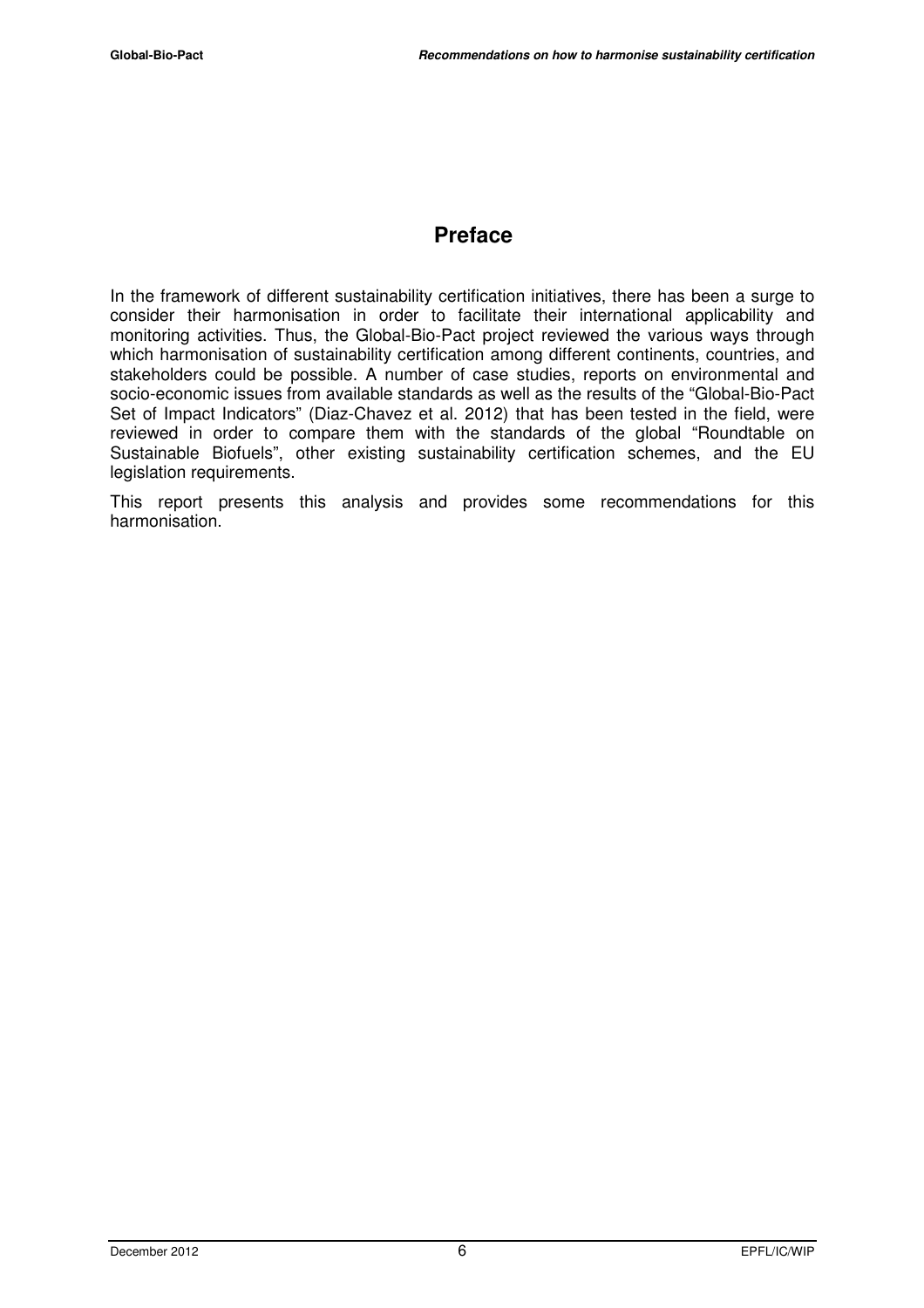## **1 Introduction**

The use of biomass for energy and biofuel production raises a number of environmental concerns. However, the environmental benefits from biomass should be balanced against the disadvantages. The discussion on the socio- economic impacts of biofuel production must balance the danger of environmental degradation and social problems associated with food security, access to land and land use, conflicts over resources such as water, with the significant advantages and potential for rural development, both in developed and developing economies. The different trade-offs associated with individual biofuel supply chains can also be compared to other products and commodities. These include many possible criteria that can be considered for the case of biofuels (Diaz-Chavez, 2011b).

According to Diaz-Chavez (2011b), a majority of the standards and verification systems respond to commercial and legal regulations but cannot assess in depth details that are related to each country's current legal, cultural, environmental and social circumstances. The multi-interactions that are implicit in biomass production and use for bioenergy, including biofuels is a new paradigm for the development of policies that tries to integrate them.

This report examines some of the differences between available schemes currently recognized by the EU and considers whether they can be harmonized. Furthermore, it discusses whether it is necessary to harmonise them or whether they are a viable prospect in the current and future markets with multiple options.

### **2 Differences among voluntary standards and certification schemes**

As illustrated in the reports of the Global-Bio-Pact project on the environmental and socioeconomic reviews of standards (see web site of the project) and the project's "Set of Socio-Economic Impact Indicators" (Diaz-Chavez et al. 2012), a large number of voluntary standards exist, which can be used to demonstrate that biomass, bioenergy or biofuel supply chains are designed and implemented responsibly. Some schemes are not specific to bioenergy or biofuels and can be used to certify feedstock production and/or processing regardless of the final use (food, feed, fuel, fibre, timber, paper, etc.). For example, wood products certified by the Forest Stewardship Council<sup>1</sup> could equally be used for timber, paper or bioenergy. Several "roundtables" were primarily developed to supply the food sector with certified products, as in the case of the Roundtable for Sustainable Palm Oil  $(RSPO)^2$  or Bonsucro<sup>3</sup>. These schemes decided to broaden the scope of certification to cover biofuel supply chains. Finally, some voluntary standards were specifically designed for bioenergy and biofuels. This is the case for the Roundtable on Sustainable Biofuels  $(RSB)^4$  or the International Sustainability and Carbon Certification (ISCC)<sup>5</sup>.

There have been several benchmarking reviews of these different certification systems, application and evolution, such as ECCM (2006), Junginger (2006), Lewandowski and Faaij (2006), Diaz-Chavez and Rosillo- Calle (2009), Van Dam (2010), Diaz-Chavez (2011b) and the Global-Bio-Pact reports (2011a).

<sup>&</sup>lt;sup>1</sup> http://www.fsc.org

<sup>2</sup> http://www.rspo.org

<sup>3</sup> http://www.bonsucro.com

<sup>&</sup>lt;sup>4</sup> http://www.rsb.org

<sup>5</sup> http://www.iscc.org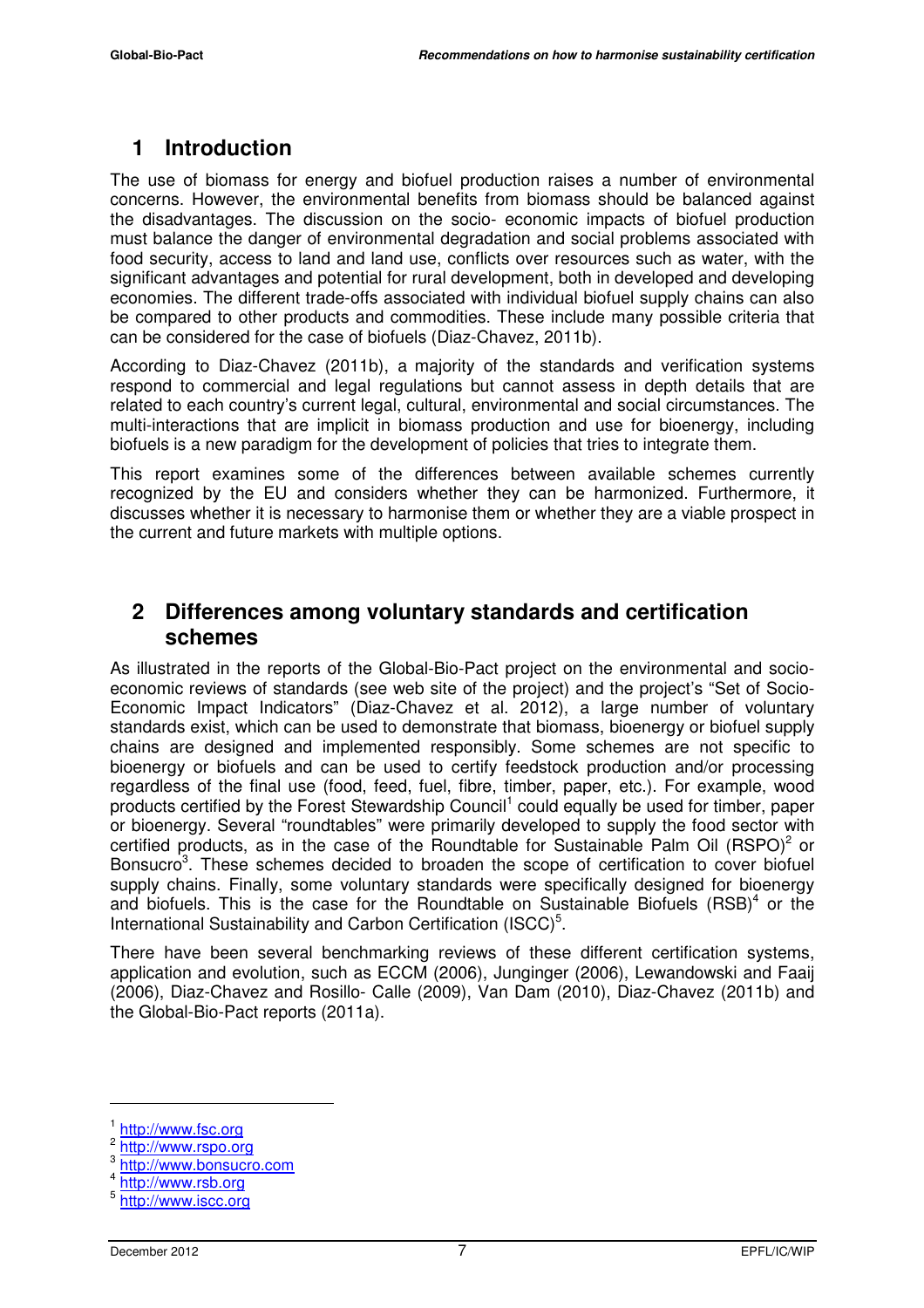The European Commission currently recognises 13 voluntary schemes<sup>6</sup>, which can be used by biofuel producers or importers to demonstrate compliance with the Renewable Energy Directive (European Parliament and Council, 2009). While the European Commission imposes minimum requirements to voluntary standards in order to be recognised, they can as well include additional requirements at the levels of sustainable criteria and indicators, proofs of compliance or assurance systems. This creates an uneven landscape of voluntary standards, as reflected in various new benchmarking reports (NL Agency, 2012; Nassar et al., 2012). The following sections summarise the main differences in the application and use between the voluntary standards recognised by the European Union.

### **2.1 Sustainability Criteria and Indicators**

The enforcement of the Renewable Energy Directive (RED) (European Parliament and Council, 2009) raised the baseline level of sustainability above business as usual by imposing all biofuels produced in or imported into the EU to comply with environmental criteria related to land-use and greenhouse gas performance (Article 17 of the RED). This baseline level has now become the reference for all biofuel producers willing to sell in the EU market. Any EU-recognised scheme includes at least the same environmental criteria as in the RED. However, several schemes include additional environmental and/or socioeconomic requirements and thus ensure a higher level of sustainability to certified operators, as illustrated in Table 1 (NL Agency, 2012).

| <b>Topics</b>                                      | <b>RSB</b> | <b>RSPO</b> | <b>RTRS</b> | <b>Bonsucro</b> | 2BSvs                   | <b>NTA8080</b> | <b>REDcert</b> | <b>ISCC</b> |
|----------------------------------------------------|------------|-------------|-------------|-----------------|-------------------------|----------------|----------------|-------------|
| Planning, Improvement                              | Y          | Ÿ           | Y           | Y               | Y                       | N              | N              | Y           |
| Legal Compliance                                   | Y          | Ÿ           | Ÿ           | Ÿ               | Ÿ                       | Ÿ              | Ÿ              | Ÿ           |
| <b>GHG</b>                                         | Y          | Ÿ           | Ÿ           | Ÿ               | Ÿ                       | Ÿ              | Y              | Ÿ           |
| Soil Carbon (formulated in<br>RED) or beyond       | Ÿ          | Ÿ           | Ÿ           | Ÿ               | Ÿ                       | Ÿ              | N              | Υ           |
| Biodiversity                                       | Y          | Ÿ           | Ÿ           | Ÿ               | Ÿ                       | Y              | Y              | Ÿ           |
| <b>Best</b><br>agro-environmental<br>practices     | Ÿ          | Ÿ           | Ÿ           | Ÿ               | $\overline{R}$          | Ÿ              | Ÿ              | Y           |
| Soil Quality                                       | Ÿ          | Ÿ           | Ÿ           | Ÿ               | $\overline{\mathsf{R}}$ | Ÿ              | N              | Ÿ           |
| <b>Water Quality</b>                               | Y          | Ÿ           | Ÿ           | Ÿ               | $\overline{\mathsf{R}}$ | Ÿ              | N              | Ÿ           |
| <b>Air Quality</b>                                 | Y          | Ÿ           | N           | Ÿ               | $\overline{\mathsf{R}}$ | Y              | N              | Ÿ           |
| Waste                                              | Ÿ          | Ÿ           | Y           | Ÿ               | N                       | Ÿ              | N              | Ÿ           |
| Land tenure / property<br>rights                   | Y          | Ÿ           | Ÿ           | Y               | N                       | Ÿ              | N              | Ÿ           |
| Local prosperity / rural and<br>social development | Y          | Ÿ           | Ÿ           | N               | N                       | Ÿ              | N              | Y           |

| Table 1: | Coverage of sustainability criteria in EU-recognised schemes (based on NL Agency, 2012) |  |  |
|----------|-----------------------------------------------------------------------------------------|--|--|
|          |                                                                                         |  |  |

<sup>&</sup>lt;sup>6</sup> http://ec.europa.eu/energy/renewables/biofuels/sustainability\_schemes\_en.htm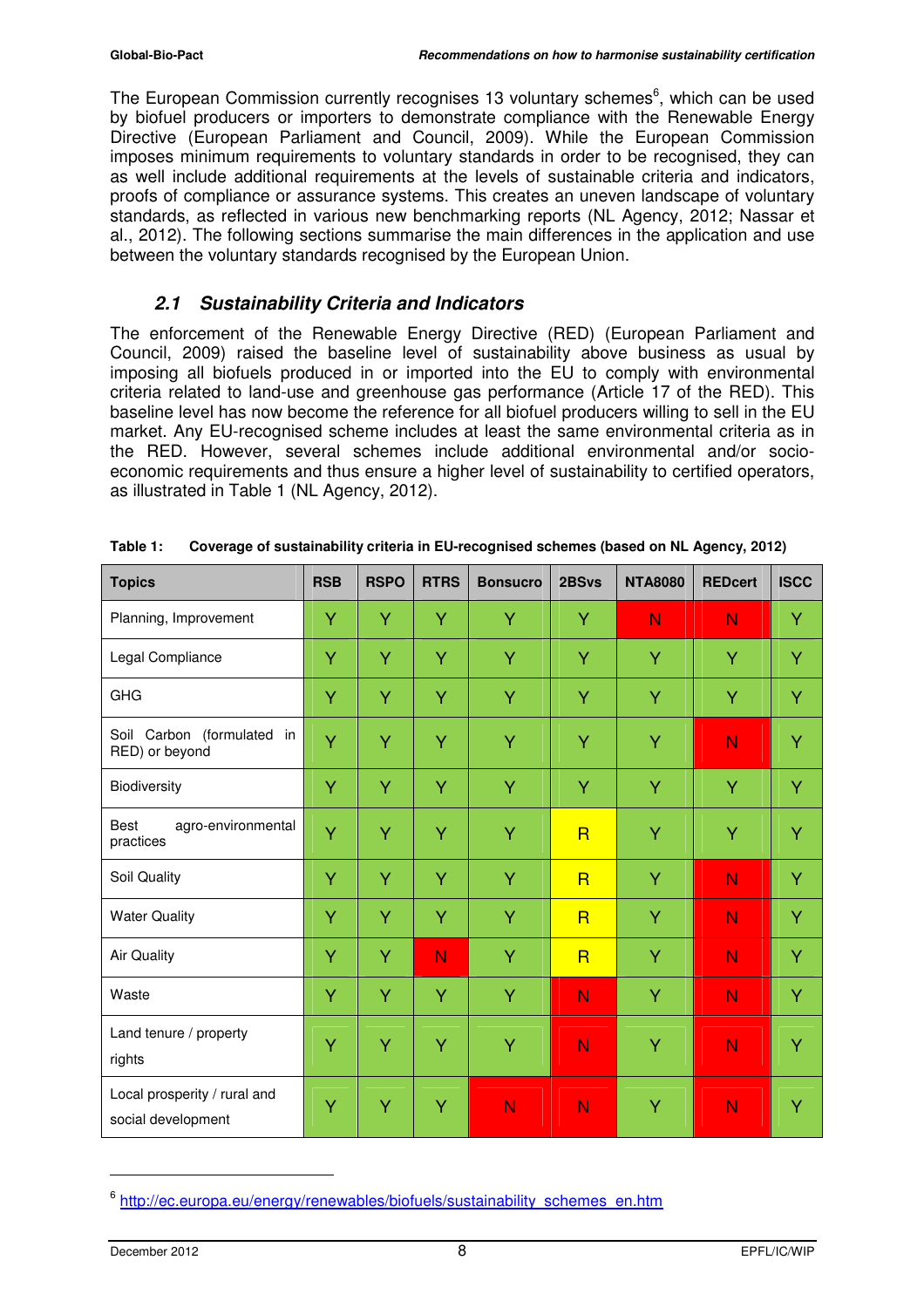| <b>Topics</b>                                  | <b>RSB</b> | <b>RSPO</b> | <b>RTRS</b> | <b>Bonsucro</b> | 2BSvs | <b>NTA8080</b> | <b>REDcert</b> | <b>ISCC</b> |
|------------------------------------------------|------------|-------------|-------------|-----------------|-------|----------------|----------------|-------------|
| Social well-being / human<br>and labour rights |            |             |             |                 | N     |                | N              |             |
| <b>Local Food Security</b>                     |            |             | N           | Ν               | N     |                |                |             |

 $Y=$ Included ;  $R =$  Reporting only;  $N =$  Not included

The criteria used in Table 1 are relatively general. The comparison can be further refined to analyse the approach taken by each scheme to address certain issues more precisely. German and Schoneveld (2011) conducted an analysis of how EU-recognised schemes address socio-economic impacts of biofuels. Table 2 shows two of the socio-economic criteria analysed: land and resource rights as well as food security. The level of stringency and robustness varies according to the criterion or indicator used to demonstrate compliance. As an example, the notion of Free Prior and Informed Consent (FPIC) is usually seen as the fairest and most protective approach to negotiate with local communities regarding land and resources. However, FPIC is also the most demanding process to implement for a company. As a consequence, some standards may only require operators to present a legal land title (no free prior and informed consent required). While this approach reduces the cost of compliance for operators, it dramatically increases the risk of conflict between the operator and local communities due to lack of local acceptance. Therefore, the immediate cost benefit can be offset over the long run by additional expenses due to damages caused by locals or judiciary processes.

| Table 2: | Coverage of Land/Resource Rights and Food Security in EU-recognised schemes (based on |
|----------|---------------------------------------------------------------------------------------|
|          | German and Schoneveld, 2011)                                                          |

| Parameter       | <b>Components</b>                                                                                     |       | <b>Bonsucro</b> Greeneneray | ISCC  | <b>RBSA</b> | <b>RSB</b> | <b>RTRS</b> | 2BSvs |
|-----------------|-------------------------------------------------------------------------------------------------------|-------|-----------------------------|-------|-------------|------------|-------------|-------|
| Land and        | Proof of legal ownership or lease                                                                     | п     |                             | ш     |             |            | ▄           |       |
| resource rights | Proof that land tenure is not under dispute                                                           |       |                             |       |             |            |             |       |
|                 | Prohibition of involuntary land acquisition/resettlement                                              |       | $(-)$                       |       |             |            |             |       |
|                 | FPIC as the basis for decision-making on the relinguishment of<br>rights by all land owners and users |       |                             |       |             |            |             |       |
|                 | Identification of customary land and resource rights                                                  |       | п                           | $(-)$ |             |            |             |       |
|                 | Identification of potential impacts on customary rights, property<br>and resources                    | $(-)$ |                             |       |             |            |             |       |
|                 | Livelihood baselines for affected land users                                                          |       |                             |       |             |            |             |       |
|                 | Mitigation of negative effects on rights, land and resources                                          | $(-)$ |                             |       |             |            |             |       |
|                 | Compensation for lost assets (land, crops, economic trees,<br>'improvements')                         |       |                             |       |             |            |             |       |
|                 | Compensation for loss of access rights to common property<br>resources                                |       |                             |       |             |            |             |       |
|                 | Livelihood reconstruction for land/resource-losing households                                         |       |                             |       |             |            |             |       |
|                 | Proof of effectiveness of compensation, livelihood reconstruction<br>and impact mitigation efforts    |       |                             |       |             |            |             |       |
| Food security   | Assessment of risks to food security                                                                  |       | $\overline{a}$              |       |             |            |             |       |
|                 | Food security baseline                                                                                |       |                             |       |             |            |             |       |
|                 | Mitigation of food security impacts                                                                   |       | $(-)$                       |       |             |            |             |       |
|                 | Enhancement of local food security                                                                    |       |                             |       |             | $-4$       |             |       |
|                 | Providing opportunities for employees to carry out household-<br>level food production                |       |                             |       |             | $\cdot$    |             |       |
|                 | Setting aside land in estates for local food production                                               |       |                             |       |             |            |             |       |
|                 | Proof of effectiveness of food security impact mitigation efforts                                     |       |                             |       |             | п          |             |       |

The Global-Bio-Pact report on **Assessment of existing socio-economic principles, criteria and indicators for biomass production and conversion** (Diaz-Chavez, 2011a) also reviewed the available standards and systems. The review of standards focused on the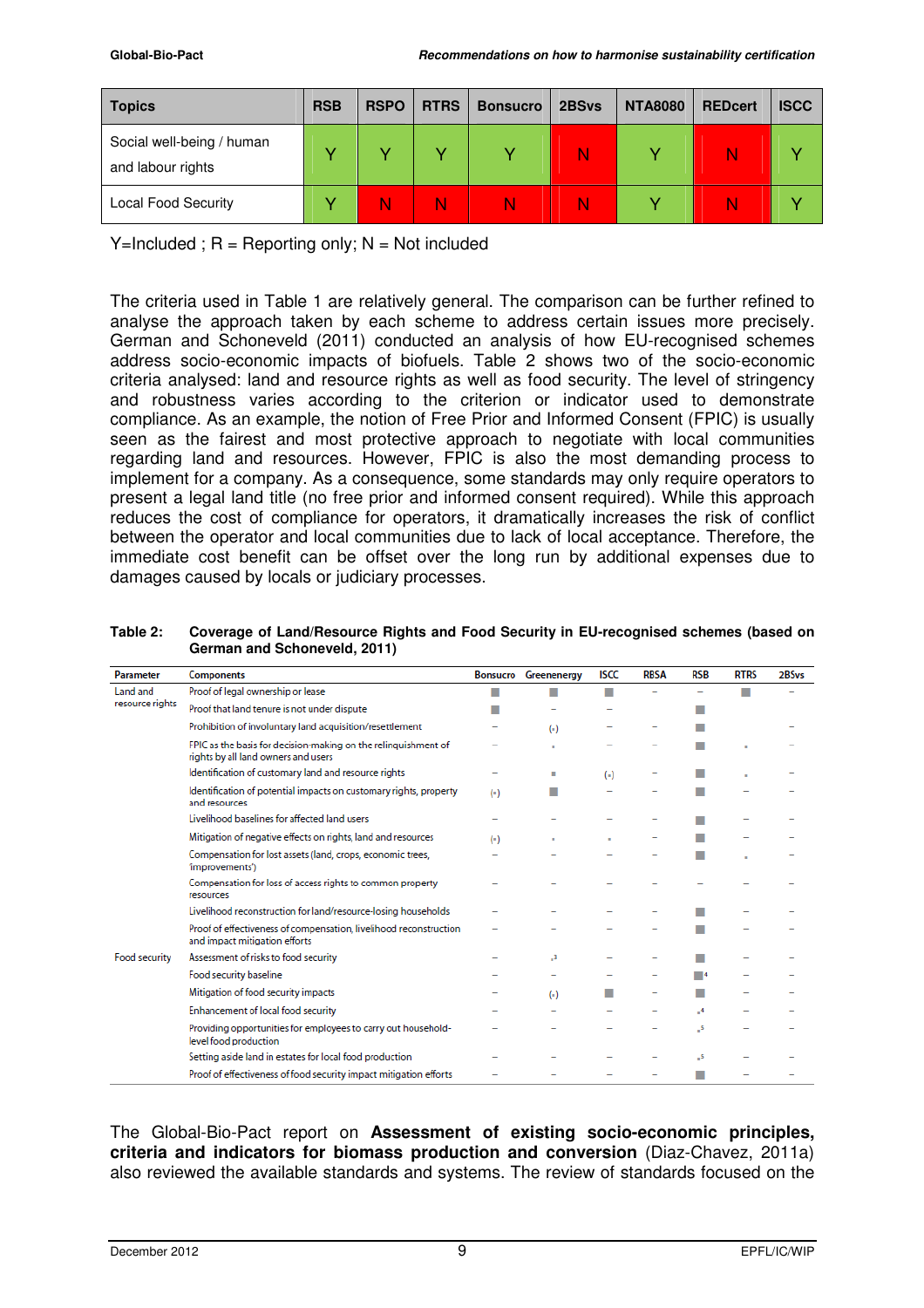social and economic issues contained in them. The aim of the review was to look at identifying the main topics of the schemes as well as the overall functioning of it.

| Table 3: | General characteristics of sustainability standards and systems of biomass (Diaz-Chavez, |
|----------|------------------------------------------------------------------------------------------|
|          | 2011a)                                                                                   |

| <b>Standard</b>                    | Year              | <b>Region</b>                                                        | <b>Type</b>                    | <b>Certification</b> | <b>Social</b> | <b>Econ</b> |
|------------------------------------|-------------------|----------------------------------------------------------------------|--------------------------------|----------------------|---------------|-------------|
| <b>RSB</b>                         | 2007              | Worldwide                                                            | Standard (draft)               | Υ                    | $\sqrt{}$     | $\sqrt{}$   |
| <b>RSPO</b>                        | 2006              | Worldwide                                                            | Standard                       | Υ                    | $\sqrt{}$     | $\sqrt{}$   |
| <b>RTRS</b>                        | 2004<br>(Basel)   | Worldwide                                                            | Standard (draft)               | Υ                    | $\sqrt{}$     | $\sqrt{}$   |
| <b>Better Sugar</b><br>Initiative  | n.a.              | Worldwide                                                            | Standard (draft)<br>guidelines | Y                    | $\sqrt{}$     | $\sqrt{}$   |
| Rain Forest<br><b>Alliance SAN</b> | 2002              | Worldwide                                                            | Standard                       | Y                    | $\sqrt{2}$    | $\sqrt{}$   |
| <b>FSC</b>                         | 2000              | Worldwide<br>with national                                           | Standard                       | Y                    | $\sqrt{}$     | √           |
| <b>PEFC</b>                        | 1999              | Worldwide<br>with National                                           | Standards at<br>National level | Y                    | $\sqrt{}$     | $\sqrt{}$   |
| SAI                                | 2004              | Worldwide                                                            | Guidelines                     | N                    | $\sqrt{}$     | $\sqrt{}$   |
|                                    |                   |                                                                      | (standard in<br>development)   |                      |               |             |
| <b>ISEAL</b>                       | 2006              | Worldwide                                                            | Code of Practice               |                      | $\sqrt{}$     | $\sqrt{ }$  |
| <b>Fair Trade</b>                  | 2008<br>(FLOcert) | Worldwide<br>with<br>geographic<br>scope                             | Standard                       | Y                    | $\sqrt{}$     | V           |
| <b>AAPRESID</b>                    | 1989              | Argentina<br>(National but<br>looking to<br>become<br>international) | Standard                       | Yes                  | $\sqrt{}$     | $\sqrt{}$   |
| <b>GBEP</b>                        | 2008              | Worldwide<br>(national)                                              | Indicators                     | N                    | $\sqrt{}$     | $\sqrt{}$   |
| <b>ISCC</b>                        | 2006              | Global                                                               | Indicators                     | Yes                  | $\sqrt{}$     | V           |

Most of the standards reviewed focus on qualitative indicators or information to be monitored. Only GBEP has produced indicators that measure both forms qualitative and quantitative.

Tables 1, 2 and 3 show different levels of sustainability requirements for each EU-recognised scheme, in terms of criteria, principles or indicators. The first level shows whether an issue is addressed at all, the second level describes how the issue is addressed (i.e. through which specific criterion or indicator) and finally, the third level is defined by the evidences of compliance to be brought by the operator. The different levels of sustainability requirements are summarised in Figure 1.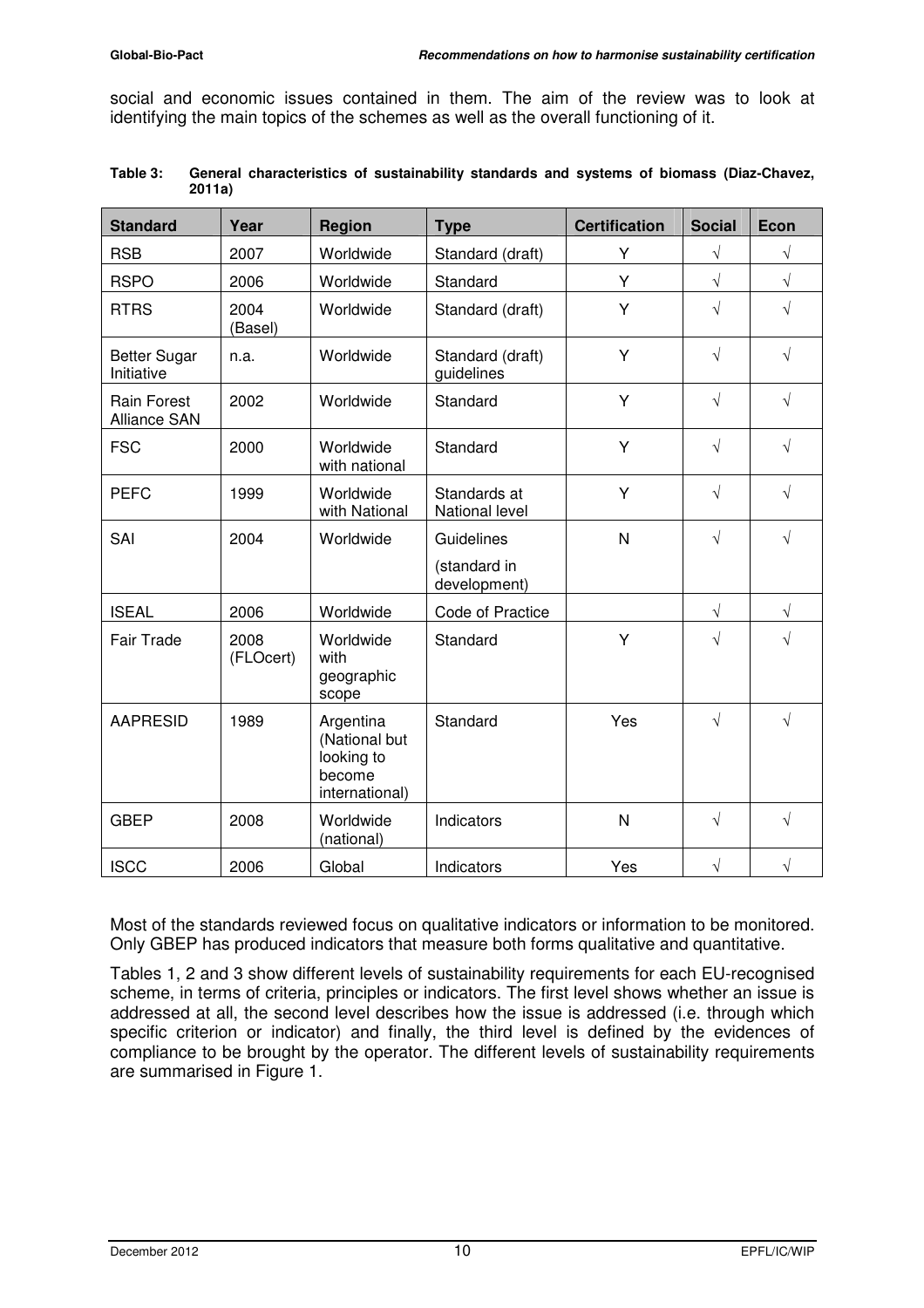| <b>Min Robustness</b>                       |                                                                                                                      |                                                                                                                              |  |  |
|---------------------------------------------|----------------------------------------------------------------------------------------------------------------------|------------------------------------------------------------------------------------------------------------------------------|--|--|
| Is the issue                                | Intermediary                                                                                                         |                                                                                                                              |  |  |
| addressed at all?<br>Y/N<br>ex: Land Rights | How is the issue<br>addressed?<br>(Criterion/Indicator)<br>ex: Consultation vs<br>Free Prior and<br>Informed Consent | <b>Max Robustness</b><br>How is compliance<br>evaluated?<br>ex: outreach reports<br>ys interviews with<br>local stakeholders |  |  |

#### **Figure 1 Levels of Sustainability in Voluntary Standards**

Certification and verification schemes might contribute to paving the way towards the sustainable production of feedstock and its transformation to biofuels. Nevertheless, they are limited to their sustainability issues and broader sustainability issues may be neglected, especially for some environmental aspects and concerning the local population (Diaz-Chavez, 2011b). The form they are used in practice will also determine the level of sustainability they attempt to cover. The following section describes how the products are certified in practice.

### **2.2 Chain of Custody**

The term *Chain of Custody* (CoC) describes the tracking of certified products and sustainability claims throughout the supply chain. There are several models of CoC, which involve different degree of segregation of certified products from non-certified products. The four main CoC models are:

- **Identity Preserved**: Certified products from a given origin are physically separated from other products. Any product can be traced back up to the farm of origin. This is the costliest system to implement.
- **Segregation**: Certified products from different origins can be mixed but are physically separated from non-certified products.
- **Mass Balance**: Certified products are physically mixed with non-certified products while documentation remains separated. Claims of compliance are limited to the exact volumes of certified products in the mix.
- **Book and Claim:** Physical products are disconnected from documentation. Users buy certificates and are allowed to claim compliance, which does not correspond to the physical product they buy.

As specified in Article 18.1 of the Renewable Energy Directive (European Parliament and Council, 2009), the Mass Balance model is preferred to others in the European Union. Identity Preserved and Segregation are acceptable as well, since they do not contradict requirements related to mass balance; *Book and Claim* is not allowed in the European Union (NL Agency, 2012).

Differences exist between CoC models in EU-recognised voluntary standards at two levels:

- The number of CoC models offered.
- The steps in the supply chain for which CoC tracking is required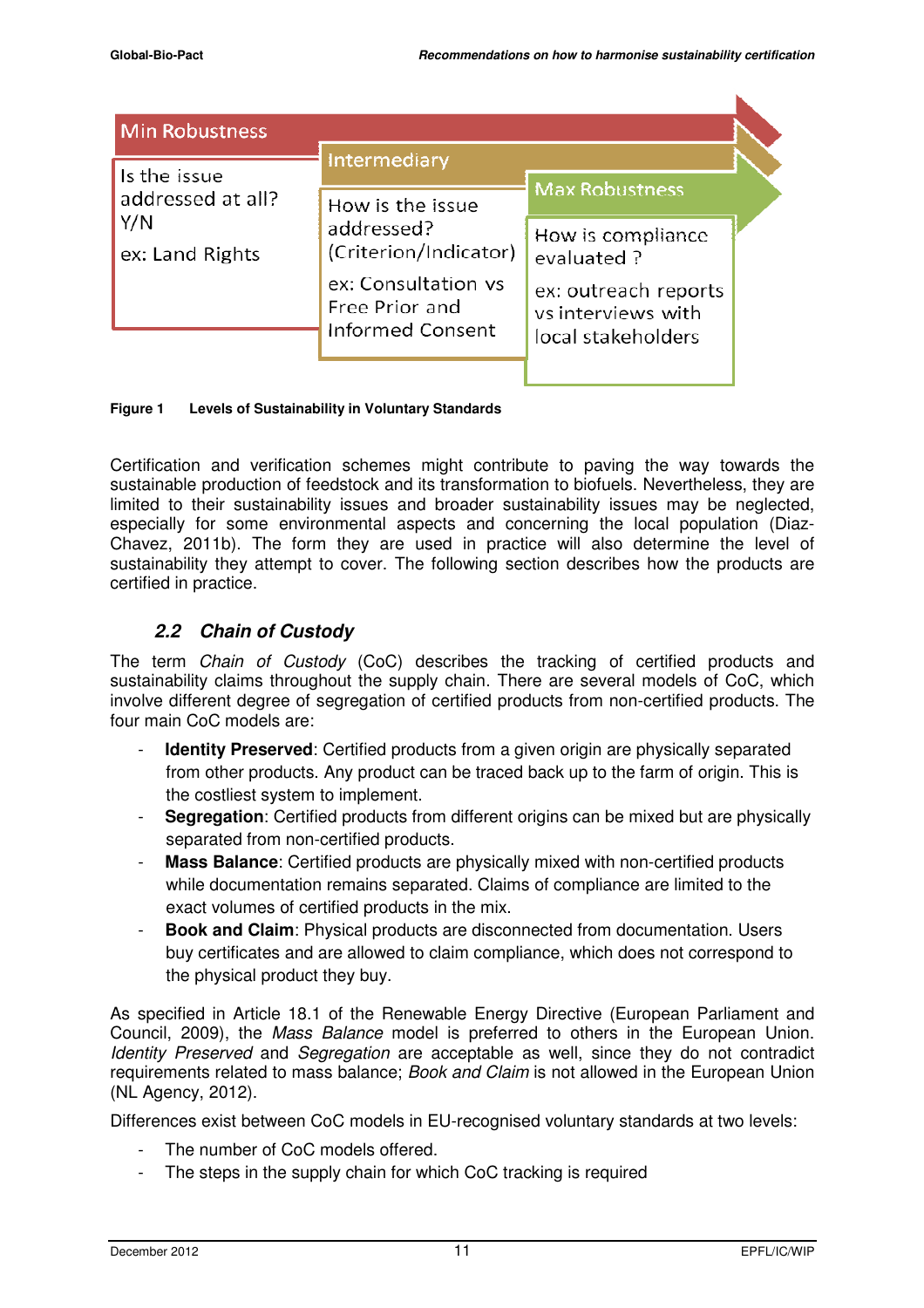Table 4 and Table 5 describe the main differences in CoC models for some EU-recognised schemes.

|  | Table 4: Chain of Custody Models in some of the EU-recognised schemes (based on NL Agency, 2012) |
|--|--------------------------------------------------------------------------------------------------|
|--|--------------------------------------------------------------------------------------------------|

| CoC Models                | <b>RSB</b> | <b>RSPO</b> | <b>RTRS</b> | <b>Bonsucro</b> | 2BSvs | <b>NTA8080</b> | <b>REDcert</b> | <b>ISCC</b> |
|---------------------------|------------|-------------|-------------|-----------------|-------|----------------|----------------|-------------|
| <b>Identity Preserved</b> |            |             |             |                 |       |                |                |             |
| Segregation               |            |             |             |                 |       |                |                |             |
| Mass Balance              |            |             |             |                 |       |                |                |             |
| Book and Claim            |            |             |             |                 |       |                |                |             |

#### **Table 5: Supply chain coverage of voluntary standards (NL Agency, 2012)**

| <b>Processes</b>          | <b>RSB</b>                                                                                                                                                                                                                         | <b>RSPO</b> | <b>RTRS</b>             | Bon-<br>sucro  | 2BS <sub>vs</sub>   | <b>NTA8080</b>                         | <b>REDcert</b>          | <b>ISCC</b>         |
|---------------------------|------------------------------------------------------------------------------------------------------------------------------------------------------------------------------------------------------------------------------------|-------------|-------------------------|----------------|---------------------|----------------------------------------|-------------------------|---------------------|
| Farmer                    | $^{[3]}\#$                                                                                                                                                                                                                         | $[4]$       | $\overline{\mathbf{r}}$ | $[10]$         | [9] [10]            | $\frac{1}{H}$                          | $[7]$                   | $\frac{1}{H}$ [15]  |
| First gathering point [#] |                                                                                                                                                                                                                                    | #           |                         | $\overline{a}$ | $\frac{1}{11}$ [14] |                                        | $\overline{\mathbf{r}}$ | <mark>#</mark> [15] |
| Processing units [1]      |                                                                                                                                                                                                                                    |             | ٠                       | п              |                     |                                        | П                       |                     |
| Transportation            |                                                                                                                                                                                                                                    |             |                         | п              | X                   |                                        | X                       |                     |
| Trader (physical)         |                                                                                                                                                                                                                                    |             |                         |                | [9] [13]            |                                        | $[12]$                  |                     |
| <b>Biofuel plant</b>      |                                                                                                                                                                                                                                    |             |                         | п              |                     |                                        |                         |                     |
| <b>Biofuel blender</b>    |                                                                                                                                                                                                                                    |             |                         | [11]           | $\mathsf{X}^{[12]}$ |                                        | $[8]$ , $[12]$          |                     |
| Re-blending [2]           | $[4] \centering% \includegraphics[width=1\textwidth]{images/TransY.pdf} \caption{The first two different values of $d=3$ and $d=4$ (left) and the second term (right) of $d=4$ (right) and $d=4$ (right).} \label{fig:class}$<br>O | X           | $0^{[4]}$               | [11]           | $\mathsf{X}^{[12]}$ | $\mathsf{X}^{\left[\mathsf{6}\right]}$ | $X^{[8], [12]}$         | [12]                |

[#] First gathering point can be a storage unit, warehouse, central managing office of farmers, etc.<br><sup>[1]</sup> Referring to intermediate processing units as crushing facilities or mills<br>[2] Example: re-blending biofuels from

[3] The operators audited against the principles and criteria are farmers/feedstock producers, processing units/feedstock processors, biofuel<br>plants/biofuel producers and biofuel blenders. It is important to note that not biofuel blenders are only bound to comply with Principle 3 (GHG).

Farmer level and mill (first gathering point) are integrated in definition.

<sup>[5]</sup> The need for an audit for re-blending is still under discussion or not yet discussed (Zeehandelaar, 2011), (Rudolf, 2011)

No supply chain certification needed as registered party for NEa will be one step in front of the supply chain

 $\frac{[7]}{[8]}$  Only through self-declaration, and part of the First gathering point certification

[8] German law doesn't require the supply chain to go beyond the "final interface" in which the final biofuel is produced. This biofuel (German with the procedure of the German government.<br>
<sup>[9]</sup> Whenever justified, the verification audit maybe performed through a documentary verification audit rather than an on-site audit (see also

The Chapter).<br>
The Chapter Chapter of the first gathering point certification.

[11] Included, however no experience yet

 $^{[12]}$  This is optional

 $^{[13]}$  This can include any sub-contractors and/or storage sites within the same certificate

<sup>[14]</sup> This can include trading activities within the same certificate

[15] Farmers can choose to be individually certified or as a group with a central office, which will be the official certificate holder, and will do internal audits and has a good management system in place and receives the self-declarations

 $($  = included in system and CoC audit required,  $x$  = included in system, no CoC audit needed,  $\overline{0}$  = under discussion,  $\frac{1}{\#}$  = first point of the formal certificate holder)

As for sustainability requirements (see chapter 2.1), the degree of stringency and robustness of Chain of Custody varies considerably among the different voluntary standards. Similarly, a lower level of stringency will lower the cost of compliance for operators, but this benefit will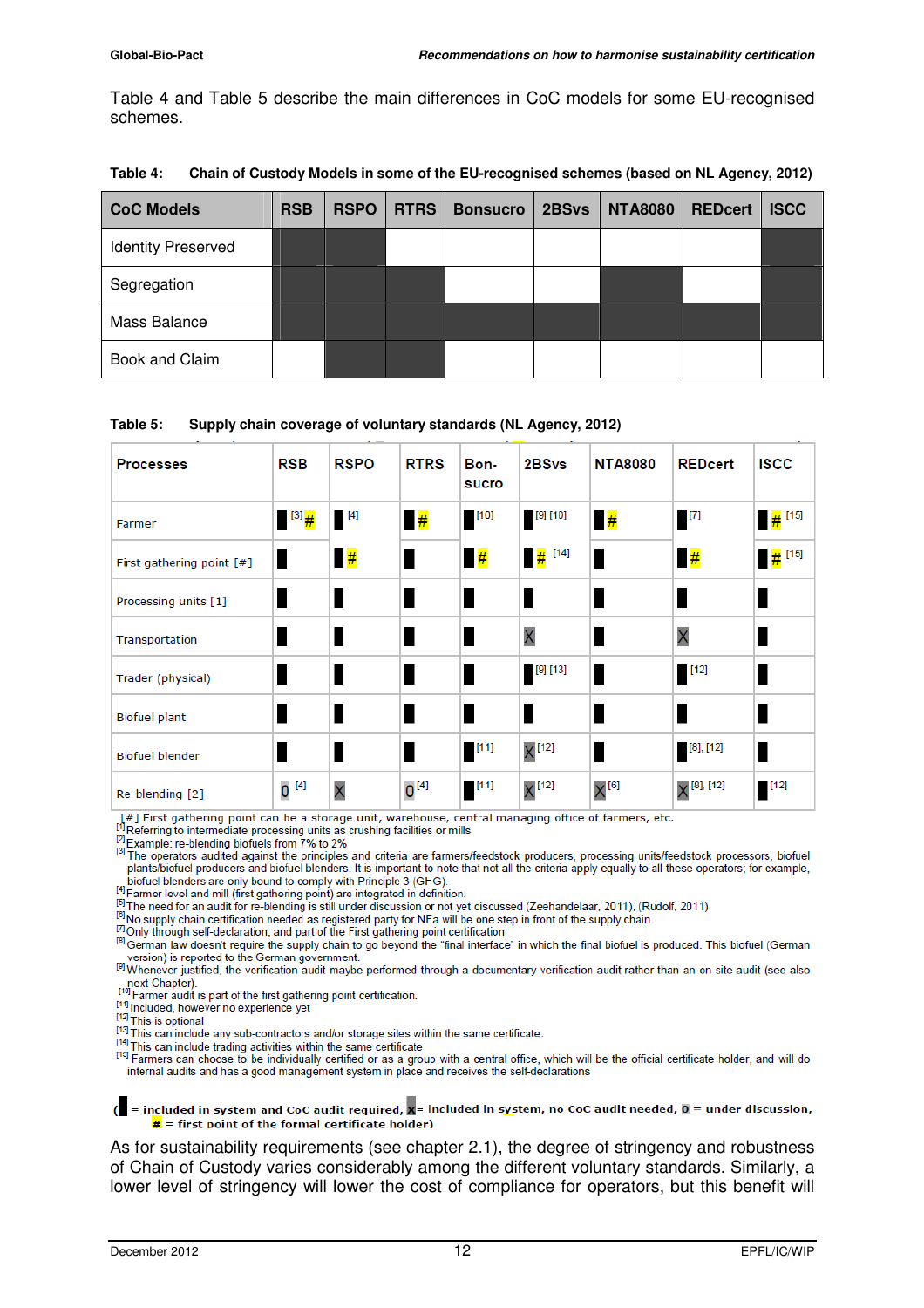be offset by the increased risk of fraud within the system, which directly impacts the credibility and reliability of the corresponding scheme.

### **2.3 Assurance**

Voluntary standards are usually implemented through a certification system whereby economic operators are audited against the requirements of the standards and, if deemed compliant, receive a certificate and associate rights for claims. Here again, the level of robustness and credibility of certification schemes can vary according to how, by whom and through which process certificates are delivered. The system whereby auditors and certification bodies receive an accreditation to deliver certificates and operate is referred to as Assurance System. The different components of assurance systems are:

- **Type of audit:** 1st, 2nd or 3rd party. 3rd party audits are performed by independent auditors and are usually seen as more credible than 1st or 2nd party audits.
- **Requirements for auditors**: training, qualification, education, experience.
- **Requirements for Certification Bodies**: internal management systems, ISO accreditation (e.g. ISO/IEC 65, ISO 17021, others.)
- Existence of a **formal Accreditation Body**, with clear and transparent rules.

Table 6 describes some of the differences found among EU-recognised schemes in terms of assurance (NL Agency, 2012).

| <b>Items</b>                                          | <b>RSB</b> | <b>RSPO</b> | <b>RTRS</b> | <b>Bonsucro</b> | 2BSvs              | <b>NTA8080</b>     | <b>REDcert</b> | <b>ISCC</b> |
|-------------------------------------------------------|------------|-------------|-------------|-----------------|--------------------|--------------------|----------------|-------------|
| CB has procedures on<br>defining roles audit team [1] |            |             |             |                 |                    | <u>≈</u> [1]       |                |             |
| Language skills                                       |            |             |             |                 |                    | Ī                  |                |             |
| Educational requirements                              |            |             |             |                 |                    | $\blacksquare$ [3] | $\approx$ [3]  |             |
| Supervised period of<br>practical auditing [1]        |            |             |             |                 |                    | <b>X</b> [4]       |                |             |
| ISO 19011 accredited                                  |            |             |             |                 | $\blacksquare$ [7] | Ī                  |                |             |
| ISO 65 accredited                                     |            |             |             |                 | <mark>≃</mark> [6] | F                  | $=$ [5]        |             |

**Table 6: Requirements for Certification Bodies in EU-recognised schemes (NL Agency, 2012)** 

# **3 Harmonization and Differentiation: finding the right balance**

As illustrated in chapter 2, many differences exist among EU-recognised voluntary standards and general sustainability standards. These differences are found in the comprehensiveness of sustainability-related requirements, the robustness of implementation (indicators, evidences/verifiers, etc.), the types of Chain of Custody models offered and the quality of assurance systems.

The complexity and comprehensiveness of voluntary standards is generally correlated with the costs for compliance and certification (NL Agency, 2012). Therefore, voluntary standards may give the priority to their economic competitiveness by keeping the exigencies related to sustainability, chain of custody and assurance to the legal minimum. As a consequence,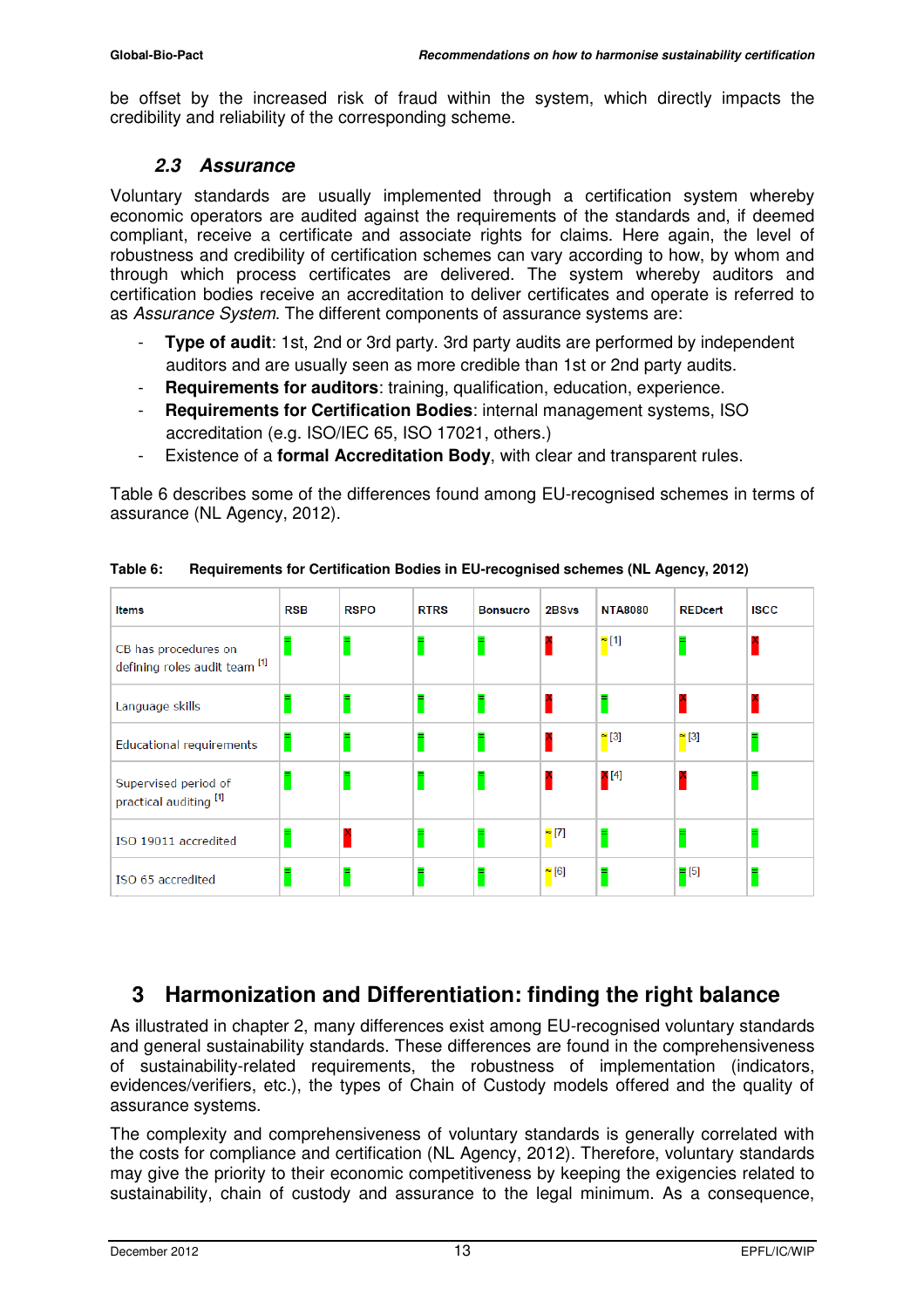standards with higher levels of robustness and stringencies will generally be seen by users as more cumbersome and complex, but will in turn receive more support from Non-Governmental and Civil Society Organisations (WWF, 2012).

It is important to realise that differences between voluntary standards are generally causing no problems and markets will function more efficiently with a broad range of offers regarding certification systems. However, some degree of harmonisation is needed to ensure that all voluntary standards used in the European Union meet the minimum quality level. The two following sections respectively describe the aspects for which harmonisation is needed and those for which a differentiated offer is beneficial to the users.

### **3.1 Harmonisation**

As described in the previous chapters, the level of robustness of a certification scheme can decrease significantly according to the options taken in terms of implementation. This is particularly true for verification systems, chain of custody and assurance. Lin (2010, p. 9) highlights the positive effect a meta-standard, like the Renewable Energy Directive, could have as a benchmarking and consolidation tool for voluntary standards.

Therefore, the Global-Bio-pact consortium **recommends a better harmonisation of chain of custody systems and assurance among recognised standards**. Currently, the level of scrutiny over these aspects during the process of recognition of voluntary standards appears to be low. As a consequence, there is a serious risk that some biofuels certified by EUrecognised schemes do not bring sufficient guarantees with regards to sustainability for various reasons including weaknesses in chain of custody and assurance (WWF, 2012).

The following list suggests improvements in the current EU legislation, in order to raise the overall level of robustness and quality of recognised standards:

- **Proofs of Compliance:** The different types of verifiers/evidences shall be carefully evaluated by EU authorities to select those which offer the highest level of guarantee in a given context. Examples: internal records, maps, interviews of employees, interviews of stakeholders, applicable laws, etc.
- **Chain of Custody:** Additional guidance is needed from EU authorities on how to design and implement mass balance systems in accordance with the Renewable Energy Directive. In addition, EU shall evaluate the likelihood of frauds due to the fact that many systems only start the chain of custody at the first gathering point in comparison to systems starting chain of custody at the level of farms. Finally, the sampling patterns in case of group certification shall be in line with ISEAL Assurance Code (ISEAL, 2012).
- Assurance: Assurance systems are critical to the proper implementation of standards and certification systems. The Assurance Code developed by the ISEAL Alliance (ISEAL, 2012) defines good practices to ensure an appropriate level of robustness on various aspects of the implementation systems of standards while preserving their workability and operability.
- **Standard Development**: The process whereby a standard is developed and implemented is essential to ensure participation, representativeness and legitimacy. Multi-stakeholder standard-setting processes are generally recognized as the most credible. The EU shall recognize the importance of multi-stakeholder processes through a closer partnership with the ISEAL Alliance and by using elements of ISEAL Codes of Conduct (ISEAL 2010a) to grant voluntary standards recognition under the Renewable Energy Directive.
- **Monitoring and Evaluation:** As described in in the Global-Bio-Pact report by Haye et al. (2012), monitoring and evaluation (M&E) systems shall form part of the minimum requirements for any voluntary standards recognized by the EU in order to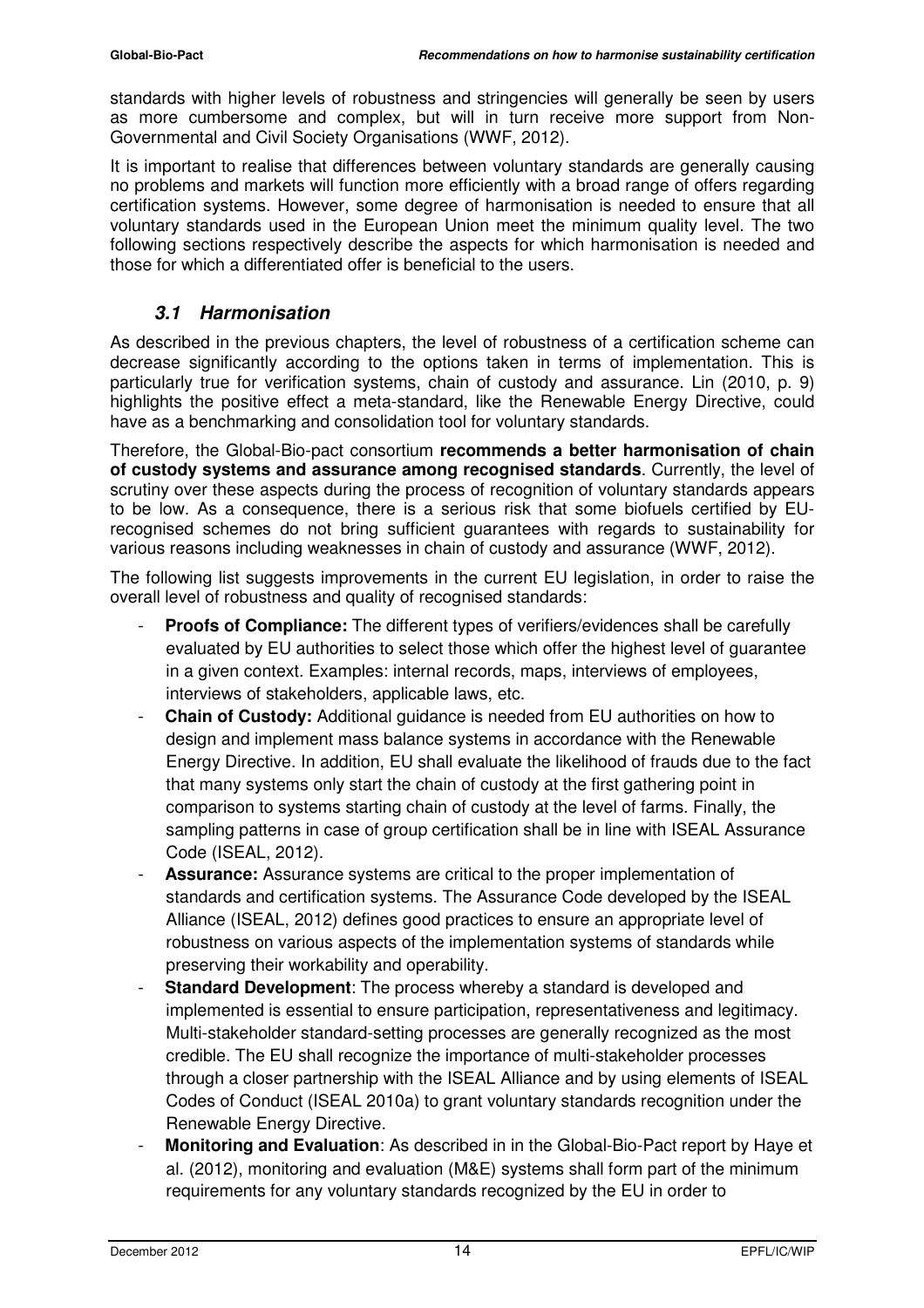demonstrate the impact over time on biofuel and bioenergy supply chains. The development of such M&E systems shall be conducted in line with the ISEAL Impact Code (ISEAL, 2010b).

Dam and Junginger (2011) state that harmonization is also recommended in order to "avoid proliferation of schemes, methodologies and approaches" and that a "meta-standard approach, in combination with using international agreements, could partly solve proliferation and priority differences of standards." Dam and Junginger also stress the significance of better using existing certifications schemes and standards "for further improvement of the harmonization of a biomass and bioenergy sustainability certification system on European level."

Diaz-Chavez (2011b) also stated that the possibility of integrating different sustainability goals is a challenge that is difficult to approach and to put in practice. It is also necessary to integrate the different stakeholders (e.g. farmers, producers, companies and communities), but difficult to harmonise their different interests.

### **3.2 Differentiated Offer**

While harmonisation is required on the essential elements of certification systems (see chapter 3.1), it is not necessarily the case for other elements, such as the types of environmental or socio-economic impacts that standards try to address. The different standards were created with different aims and different scopes, thus providing the industry with a wide range of options. This diversity of options is important as all companies may have different needs in terms of:

- Particularities of supply chains in terms of risks to the environment and people
- Legal compliance
- Corporate Social Responsibility
- Communication and Marketing
- Consumers

The diversity of standards is well illustrated through the membership of the ISEAL Alliance<sup>7</sup>, which includes schemes with mainly social requirements (e.g. Social Accountability International, Fairtrade Label Organisations, Goodweave), schemes with mainly environmental requirements (e.g. Marine Stewardship Council, Organic) and standards, which cover both environmental and social aspects at different stages of the supply chain (e.g. Forest Stewardship Council, Roundtable on Sustainable Biofuels, Rainforest Alliance). Interestingly, the criteria to become an ISEAL Member are not prescriptive regarding the scope of a standard (i.e. how comprehensive it is with regards to social and environmental issues). They are, however, prescriptive regarding assurance systems and standard-setting processes (ISEAL, 2010a).

Therefore, harmonisation in terms of sustainability content is **not recommended** for standards used to verify or certify biomass, bioenergy and biofuel supply chains. In the current situation, biofuel companies have different needs and different means to comply with standards and receive certifications. Some of them may only afford to comply with the legal minima, while other may develop a more advanced Corporate Social Responsibility (CSR) strategy and look for standards which comprehensively address environmental and socioeconomic issues.

An important element to promote is continuous improvement of companies towards sustainable practices, but this goal needs to be made accessible to all companies at their respective pace. Of equal importance is the mutual recognition of voluntary standards in

<sup>&</sup>lt;sup>7</sup> http://www.isealalliance.org/our-members/full-membership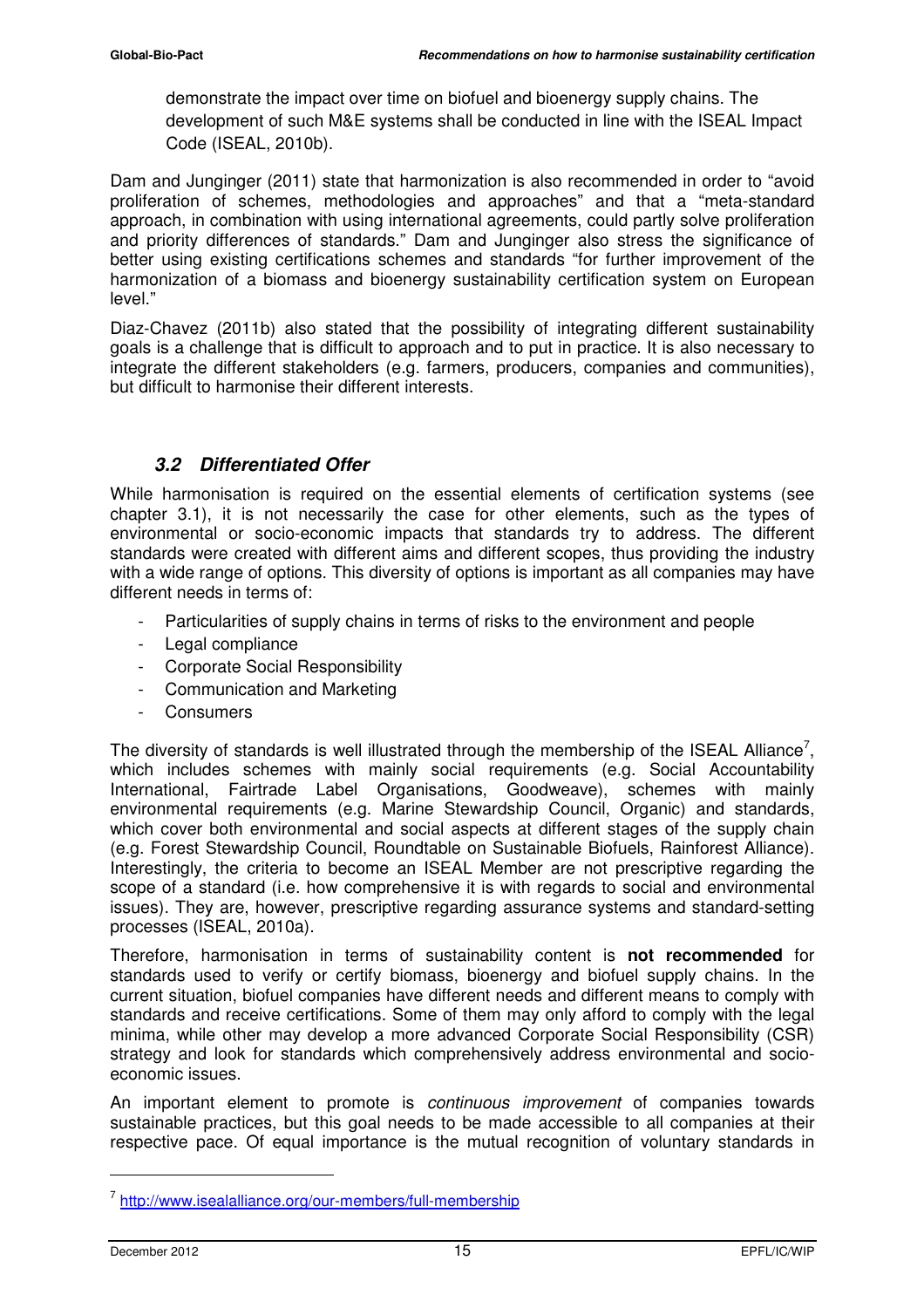order to create bridges across the different certification systems and further enhance opportunities for users. Mutual recognition shall be based on a sound and transparent benchmarking process, whereby gaps between standards are identified. Operators certified against standard A could therefore obtain certification against standard B through a simplified audit process, which corresponds to the gaps identified between standards A and B. The path across different certification systems could be described as a sustainability ladder towards excellence (Figure 2).



**Figure 2: Sustainability ladder towards best practices** 

An integrated policy approach should provide the way forward for the use of the different environmental and political tools. Furthermore, enforcement in each country is an additional challenge that even the verification systems will not be able to solve. Nevertheless, market based schemes can potentially ensure a different type of enforcement mechanism than legislative schemes and may be more powerful as a mechanism in countries with poor ability to enforce policy. However they are only applicable if the market demands the certification (Diaz-Chavez, 2011b).

# **4 Conclusion and Recommendations**

As Diaz-Chavez (2011b) stated, whilst assurance (the development of standards) and certification cannot ensure the provision of sustainable supplies of biofuels, they will play a major role in developing the framework for sustainable agriculture and forestry and extend it to a more sustainable biofuel production. Therefore, the way forward is to use these tools to help reconcile the inherent trade-offs between the different demands for photosynthetic products and to increase the efficiencies of production and supply.

Harmonisation of the different available standards and schemes (recognised and nonrecognised by the EU) for biofuels will be a difficult task to conduct at a European and global level. Furthermore, there is not strict need to do so, even with a meta-standard. In the case of Europe the political and regulatory frameworks are in some way providing the bases for the criteria and indicators considered necessary to assure a sustainable biofuel production.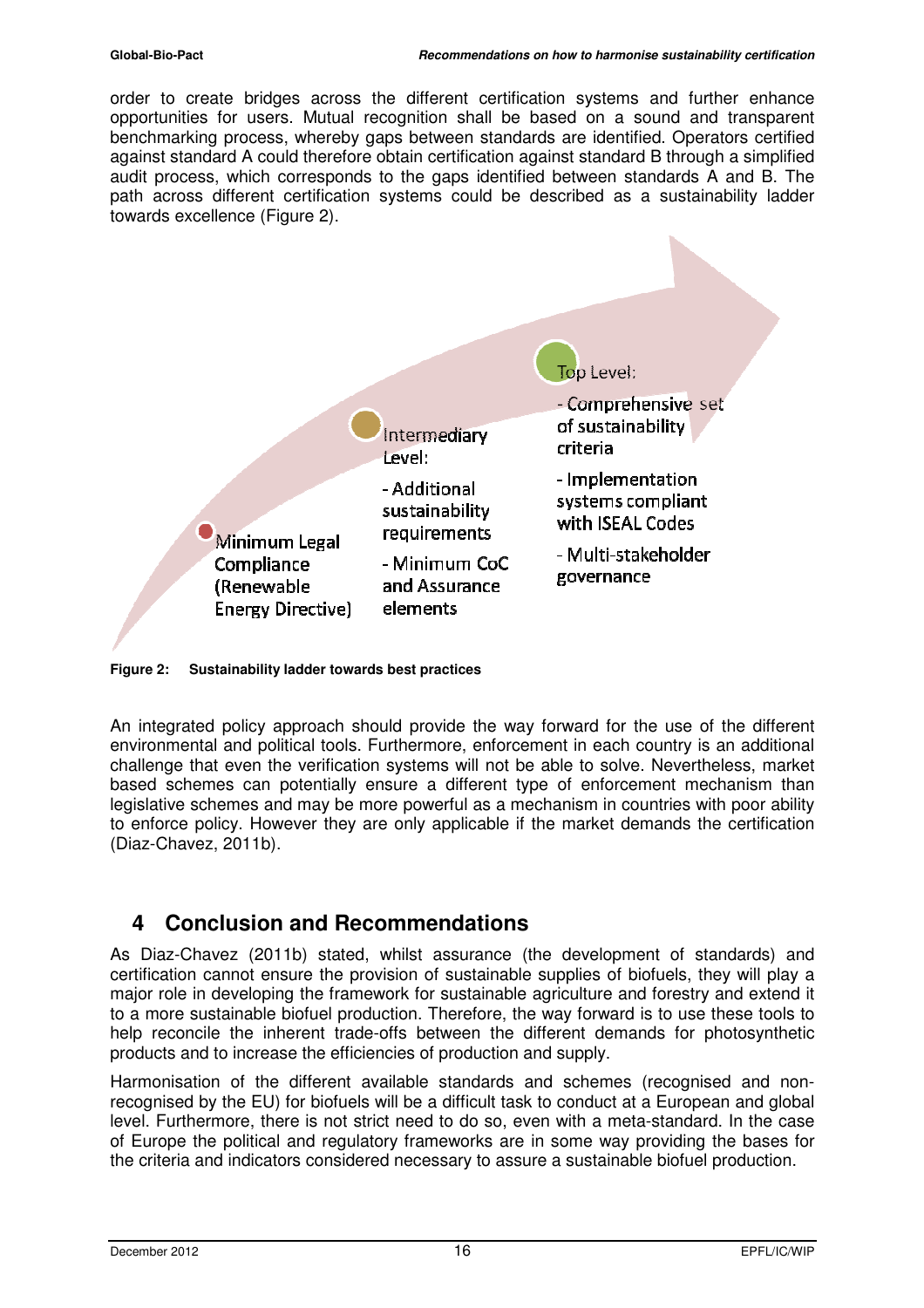One of the main concerns with the standards is whether they generate barriers for trade and result in discrimination. The World Trade Organisation (WTO) is still unclear in terms of the possible barriers to trade.

Biomass for biofuels and bioenergy use cannot be the only productive system in a region or country to contribute to sustainable development and poverty reduction. Issues such as indirect land use change impacts (ILUC) and sustainable verification systems should be applied to other commodities as well specially in countries where this debate is on-going.

Finally, the Global-Bio-Pact set of indicators (Diaz-Chavez et al. 2012) does not aim towards a harmonisation of principles, criteria or indicators, but to work as complementary information for the socio-economic issues of current standards.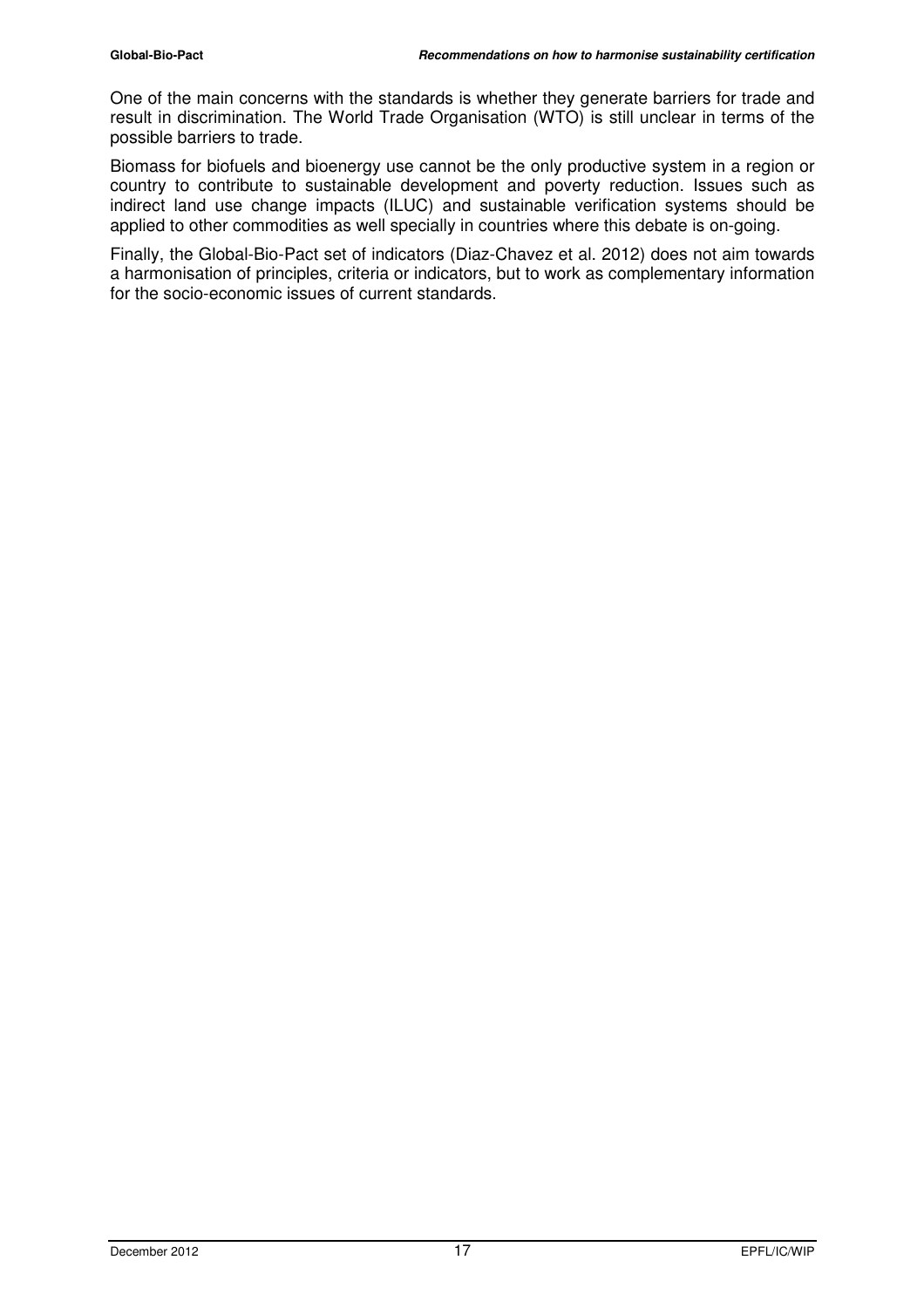## **References**

- DAM (VAN) J. V., JUNGINGER, M. (2011): Striving to further harmonization of sustainability criteria for bioenergy in Europe: Recommendations from a stakeholder questionnaire, Energy Policy 39, p. 4051–4066. Available at: http://www.sciencedirect.com/science/article/pii/S0301421511002023.
- DIAZ-CHAVEZ, R. (2011A). Assessment of existing socioeconomic principles, criteria and indicators for biomass production and conversion. Global-Bio-Pact Report WP8 – Task 8.1. February 2011. http://www.globalbiopact.eu/images/stories/1\_pr/WP8\_D8.1\_Global-Bio-Pact\_Socio-Economic%20standards.pdf
- DIAZ-CHAVEZ, R. (2011B). Assessing biofuels: aiming for sustainable development or complying with the market? Energy Policy 39(2011)5763–5769
- DIAZ-CHAVEZ, R., RETTENMAIER N. RUTZ D., JANSSEN R. (2012). Global-Bio-Pact set of selected socio-economic sustainability criteria and indicators. - Global-Bio-Pact Report WP8 – Task 8.2. October 2012. Available at: http://www.globalbiopact.eu/images/stories/publications/d8\_2\_final.pdf
- EUROPEAN PARLIAMENT AND COUNCIL (2009) DIRECTIVE 2009/28/EC OF THE EUROPEAN PARLIAMENT AND OF THE COUNCIL of 23 April 2009 on the promotion of the use of energy from renewable sources and amending and subsequently repealing Directives 2001/77/EC and 2003/30/EC. Available at: http://eurlex.europa.eu/LexUriServ/LexUriServ.do?uri=OJ:L:2009:140:0016:0062:en:PDF
- GERMAN, L., SCHONEVELD, G. (2011). Social sustainability of EU-approved voluntary schemes for biofuels: Implications for rural livelihoods. Working Paper 75. CIFOR, Bogor, Indonesia. Available at: http://www.cifor.org/publications/pdf\_files/WPapers/WP75German.pdf
- HAYE S., DÖRNBRACK A.S., DIAZ-CHAVEZ R. (2012). Integration of social sustainability criteria in European legislation (Global Bio-Pact. Deliverable 8.5). Ecole Polytechnique Fédérale de Lausanne. Available at: www.globalbiopact.eu
- ISEAL (2010a). Setting Social and Environmental Standards Code of Good Practices (Version 5 – June 2010). Available at: http://www.isealalliance.org/sites/default/files/Standard-Setting%20Code%20v5.0\_0.pdf
- ISEAL (2010b). Assessing the Impacts of Social and Environmental Standard Systems ISEAL Code of Good Practices (Version 1). Available at: http://www.isealalliance.org/sites/default/files/P041\_ISEAL\_Impacts\_Codev1.0.pdf
- ISEAL Alliance (2012) Assuring Compliance with Social and Environmental Standards Code of Good Practice (Version 1.0). Available at: http://www.isealalliance.org/sites/default/files/ISEAL%20Assurance%20Code%20Versi on%201.0\_0.pdf
- JUNGINGER M. et al. (2011): Opportunities and barriers for international bioenergy trade; Energy Policy 39, p. 2028–2042.
- LIN, J. (2010): The Sustainability of Biofuels: Limits of the Meta-Standard Approach, GCD Working Paper 011.
- NASSAR A., MOURA P., GRANÇO G., HARFUCH L (2012). Benchmark of cane-derived renewable jet fuel against major sustainability standards. Institute for International Trade Negotiations (ICONE), Brazil. Available at: http://www.iconebrasil.org.br/arquivos/noticia/2595.pdf